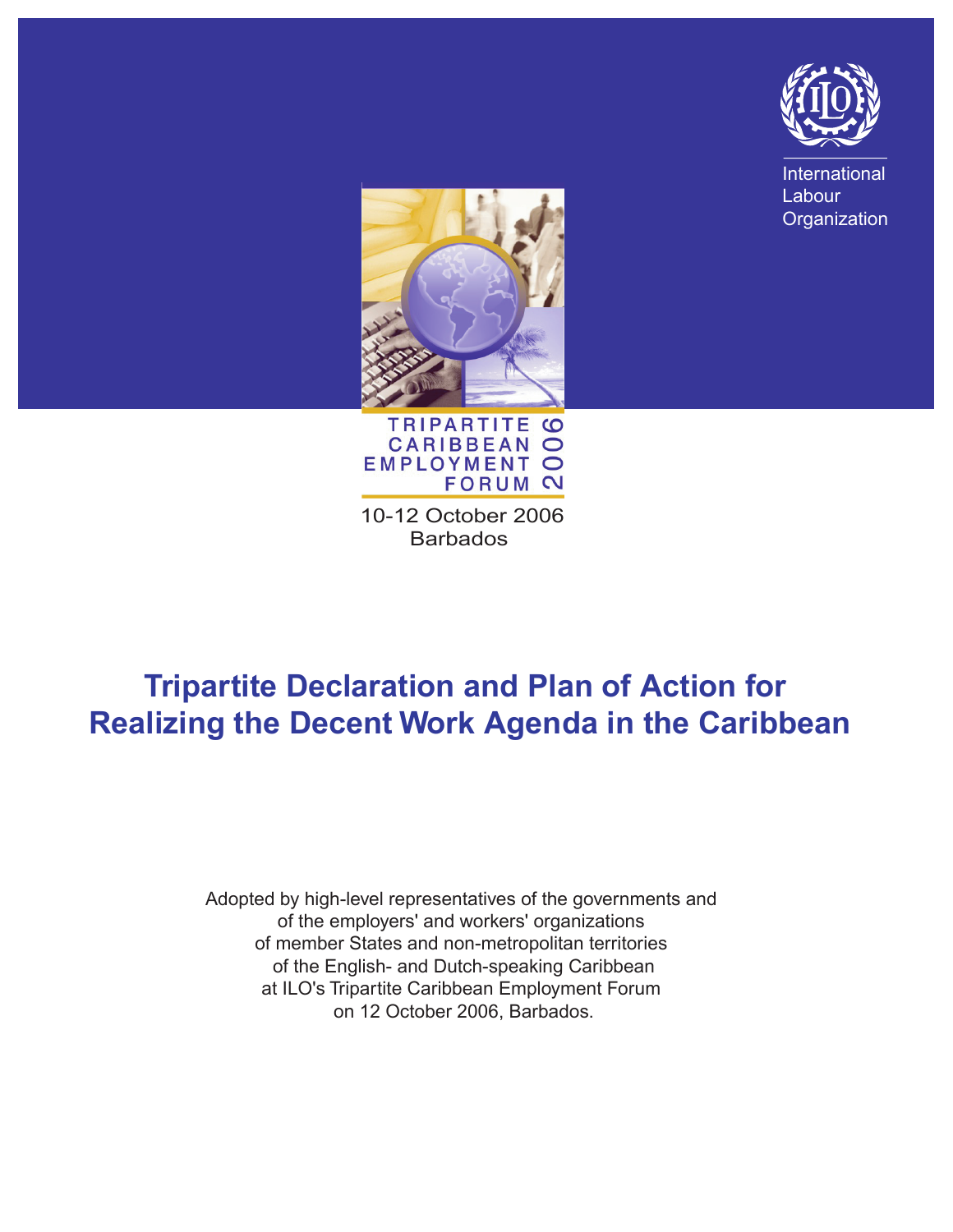# **Tripartite Declaration and Plan of Action for Realizing the Decent Work Agenda in the Caribbean**

#### **I. Declaration**

1

The high-level representatives of the governments and of the employers' and workers' organizations of the English- and Dutch-speaking Caribbean<sup>[1](#page-1-0)</sup>

*Having met in Barbados from 10-12 October 2006 and considered* the ILO discussion paper entitled, "Responding to Globalization: A Decent Work Agenda for the Caribbean in the context of regional integration",

*Encouraged* by the fact that eight (8) delegations were headed by women, four of whom were Ministers of Labour, and by the large number of women participating*,* 

*Having discussed social and labour issues of priority concern* within the specific context of the English- and Dutch-Speaking Caribbean and taking into account the implications of the emerging CARICOM (Caribbean Community) Single Market and Economy,

*Having noted* the high-level international support for the Decent Work Agenda as a development agenda at: the 2005 World Summit; the 2006 High-Level Segment of the United Nations Economic and Social Council (ECOSOC); the Fourth Summit of the Americas (Mar del Plata, 2005); the XIV Inter-American Conference of Ministers of Labour (Mexico, 2005); and the Sixteenth American Regional Meeting (Brasilia, 2006),

*Recalling* the ILO's 2003 Global Employment Agenda (GEA) to make employment more productive, and the GEA Implementation document on operationalizing the employment component of Decent Work Country Programmes,

*Reaffirming* the Millennium Development Goal "to develop and implement strategies that give young people everywhere a real chance to find decent and productive work" and recognizing the UN Secretary General's Youth Employment Network initiative,

*Recognizing the importance of* the Conclusions of the Sixteenth American Regional Meeting at which the *Decade of Promoting Decent Work in the Americas* (2006-

<span id="page-1-0"></span><sup>&</sup>lt;sup>1</sup> Adopted by the representatives of the following member States and non-metropolitan territories: Anguilla, Antigua and Barbuda, The Bahamas, Barbados, Belize, Bermuda, British Virgin Islands, Cayman Islands, Dominica, Grenada, Guyana, Jamaica, Netherlands Antilles, Saint Lucia, St. Kitts and Nevis, St. Vincent and the Grenadines, Suriname, Trinidad and Tobago, and Turks and Caicos Islands.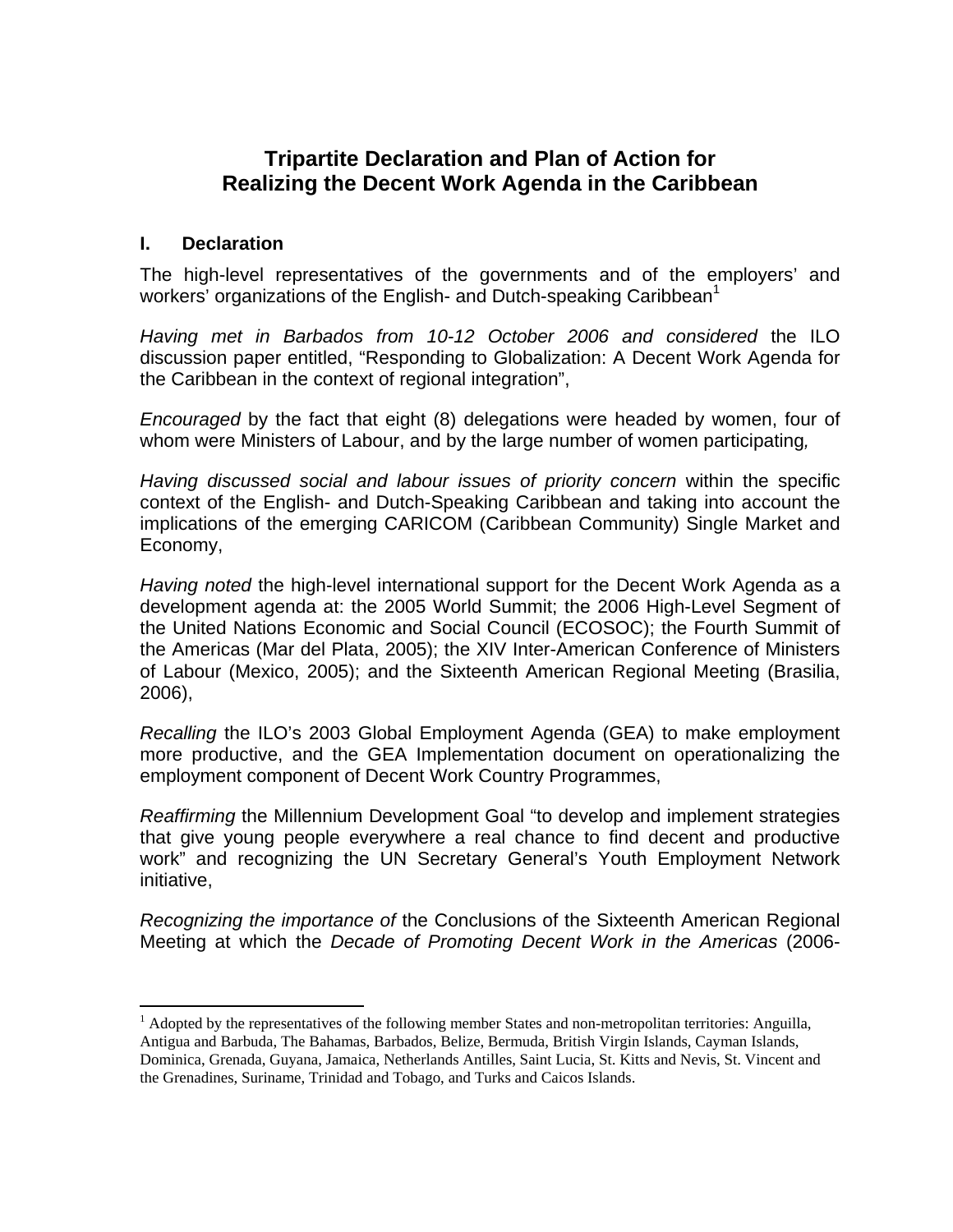2015) was launched with the aim of promoting Decent Work and contributing to the reduction of poverty over the next ten years,

*Acknowledging* the efforts of the Caribbean to address the issues of globalization, development and Decent Work as evidenced by: the Subregional Consultations on A Fair Globalization (Barbados, 2003), the Workshop on Decent Work and Development Policies (Trinidad and Tobago, 2004), and the tripartite national consultations in preparation for the Tripartite Caribbean Employment Forum (TCEF),

*Reconfirming continued support for and commitment to* the four strategic objectives of the Decent Work Agenda, namely;

- 1. Promoting and realizing standards and fundamental principles and rights at work,
- 2. Creating greater opportunities for women and men to secure decent employment and incomes,
- 3. Enhancing the coverage and effectiveness of social protection for all, and
- 4. Strengthening tripartism and social dialogue.

*Recognizing the importance* of integrating, in a comprehensive and coherent manner, policies for sustainable economic growth and development, and for full and productive employment and Decent Work,

*Acknowledging that each country and territory of the English- and Dutch-speaking Caribbean,* while sharing certain historical and cultural similarities, is starting from different economic and social realities,

*Have adopted* and commit ourselves to implementing the following Plan of Action.

#### **II. Plan of Action**

We, as tripartite representatives of the English- and Dutch-speaking Caribbean, resolve to formulate Decent Work Country Programmes, to advance decent work priorities in national development agendas. Decent Work Country Programmes should adequately reflect tripartite priority setting, engagement and ownership. In keeping with the ILO Resolution concerning Tripartism and Social Dialogue (2002) and consistent with the *Guidelines for consultations with the Bureaux for Employers' and Workers' Activities,* the active participation of the social partners in these processes must be guaranteed.

The Decent Work Plan of Action addresses issues that are common to the Englishand Dutch-speaking Caribbean as a whole. Each country or territory, in accordance with its national circumstances and priorities, will define attainable Decent Work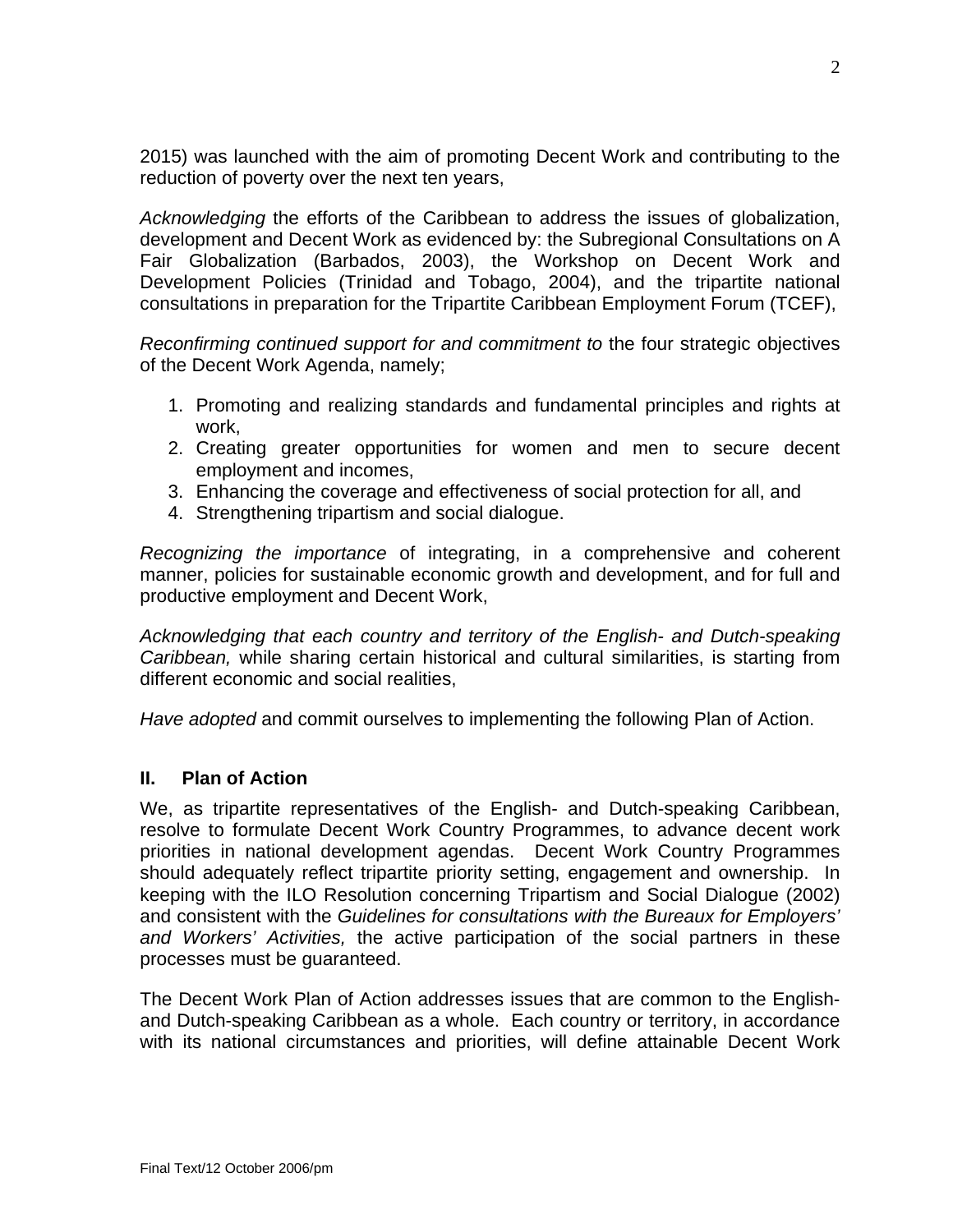goals and shape its own national agenda, based on the four strategic objectives of the Decent Work Agenda.

Decent Work Country Programmes enable the ILO and tripartite constituents to work closely with the United Nations, Bretton Woods institutions, regional financial institutions, regional development organizations and donors to integrate the objectives of full and productive employment, poverty alleviation and decent work in policy dialogue and programming cycles at country level.

We resolve to promote actively regional cooperation, in order to identify common needs, share good practices and develop strategies and programmes for advancing the Decent Work Agenda and reducing poverty.

#### **Promote and realize standards and fundamental principles and rights at work**

We resolve to do the following:

- 1. Raise awareness of and promote respect for fundamental principles and rights at work as well as ratified ILO instruments, through education and information dissemination;
- 2. Conduct a thorough review of national legislation and policies**,** including in the context of ongoing labour market reform, in order to ensure that it is in accordance with fundamental principles and rights at work and relevant ILO Conventions;
- 3. Collaborate in efforts to harmonize labour legislation with the support of the ILO and CARICOM to the extent possible and within the established national legislative framework;
- 4. To improve compliance with national legislation, regulations and codes by strengthening monitoring and enforcement mechanisms, and through education and awareness-raising.

#### **Create greater opportunities for women and men to secure decent employment and incomes**

Within the context of an emerging regional single market:

- 1. Adopt employment-promoting macro-economic policies that foster conditions conducive to increased trade, investment, competitiveness and job opportunities;
- 2. Formulate a regional development strategy to complement the national policy with respect to employment creation.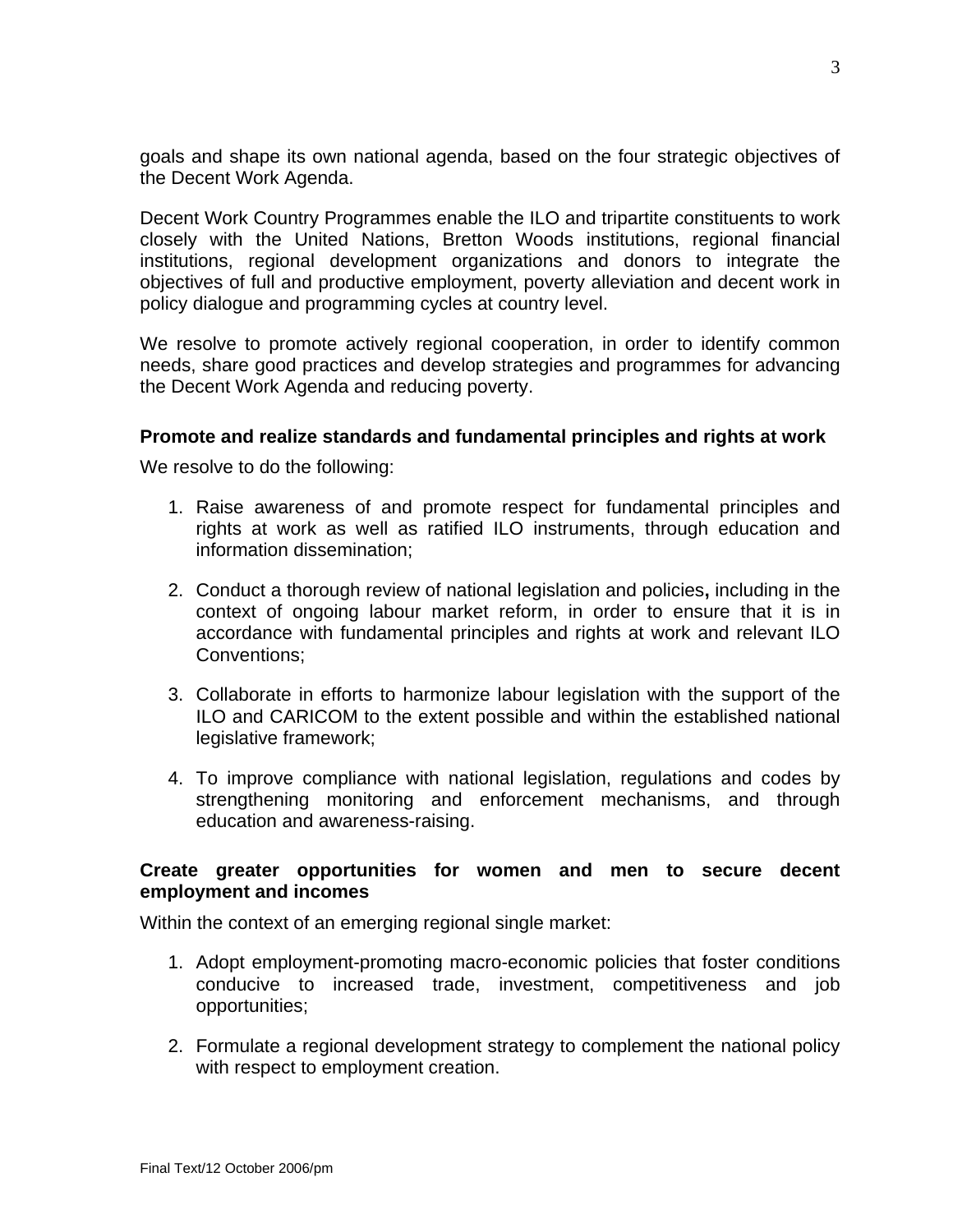- 3. Support economic diversification through strategic competitiveness and productivity-enhancing measures that include the promotion of competitive sectors and value chains with strong employment potential;
- 4. Create an enabling environment including financing for the establishment and growth of productive and competitive enterprises, with special attention to micro, small and medium enterprises including the creative industries, and those in the informal economy;
- 5. Ensure that the quality of education and training programmes provide the skills and attitudes needed to participate actively in the world of work, paying particular attention to the changing needs of the labour market in the global and knowledge-based economy;
- 6. Develop policies and programmes to address the obstacles to decent and productive work faced by youth:
	- a. Identify and analyze the specific factors that result in disproportionately high unemployment among youth;
	- b. Enhance employability, equal opportunity, entrepreneurship, and employment creation for youth;
	- c. Implement the CARICOM Regional Strategy for Youth Development;
- 7. Promote national and regional policies to ensure equal opportunity for the employment of persons with disabilities;
- 8. Formulate, in conformity with national employment and labour market strategies, proactive labour migration policies and programmes that optimize gains and minimize losses from migration, help manage intra-regional migration, enhance the regulatory mechanisms and protect migrant workers being guided by the ILO Non-binding Multilateral Framework on Labour Migration (2005);
- 9. Ensure that decent work is adequately addressed in regional and bilateral trade agreements;
- 10. Develop integrated policies and programmes to address the challenges of the informal economy and facilitate transition to the formal economy.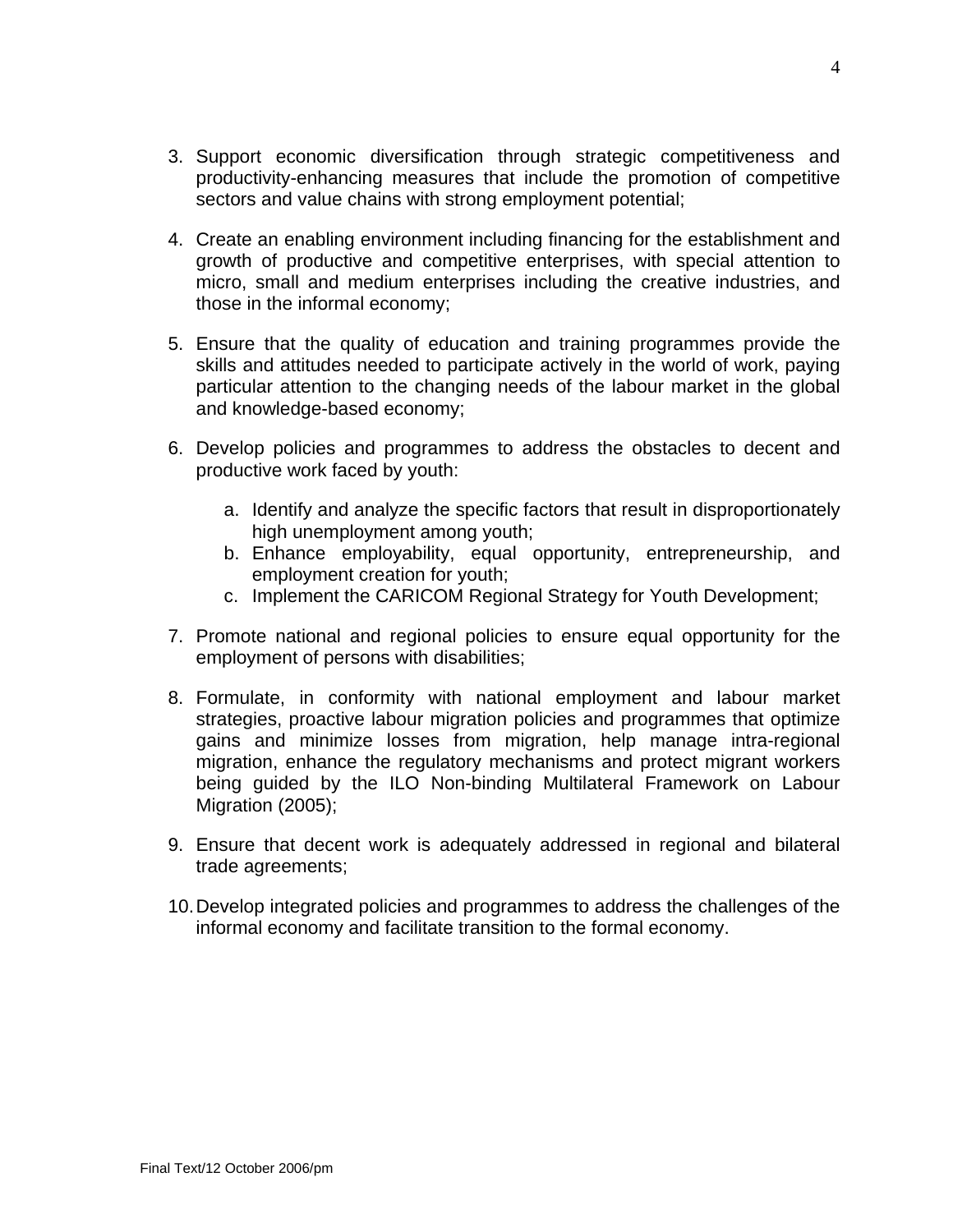#### **Enhance the coverage and effectiveness of social protection for all**

We recommit to:

- 1. Undertake a thorough review of existing laws, regulations and codes as regards occupational safety and health to ensure the causes of accidents and illnesses are covered through the regulatory mechanisms;
- 2. Strengthen the national labour inspection services taking into account ILO Labour Inspection Convention; and other relevant conventions addressing occupational safety and health, to take initiatives to promote a culture of safety and accident prevention;
- 3. Develop, improve and implement HIV/AIDS policies and programmes at the national and workplace levels, being guided by the ILO Code of Practice on HIV/AIDS and the World of Work, in order to:
	- a. eliminate stigma and discrimination, and
	- b. ensure the rights at work of persons living with and affected by HIV and AIDS;
- 4. Develop national programmes designed to protect and maintain the health of the population recognizing the prevalence of lifestyle diseases;
- 5. Review and revise the social security systems with a view to balancing the need for an efficient labour market with effective protection;
- 6. Review the incidence and nature of non-standard employment and the situation of workers in the informal economy with a view to enhancing their social protection;
- 7. Promote programmes to sensitize workers to the need for planning early for retirement;
- 8. Devise social protection facilities and employment relief programmes to respond to emergencies arising from natural disasters.

#### **Strengthen tripartism and social dialogue**

- 1. On a national level, we reaffirm our commitment to deepen and promote tripartism and social dialogue to support good governance by:
	- i. strengthening and revitalizing existing consultative bodies and creating new ones where necessary;
	- ii. broadening their scope of action to include the goals of Decent Work into national economic and social policy-making;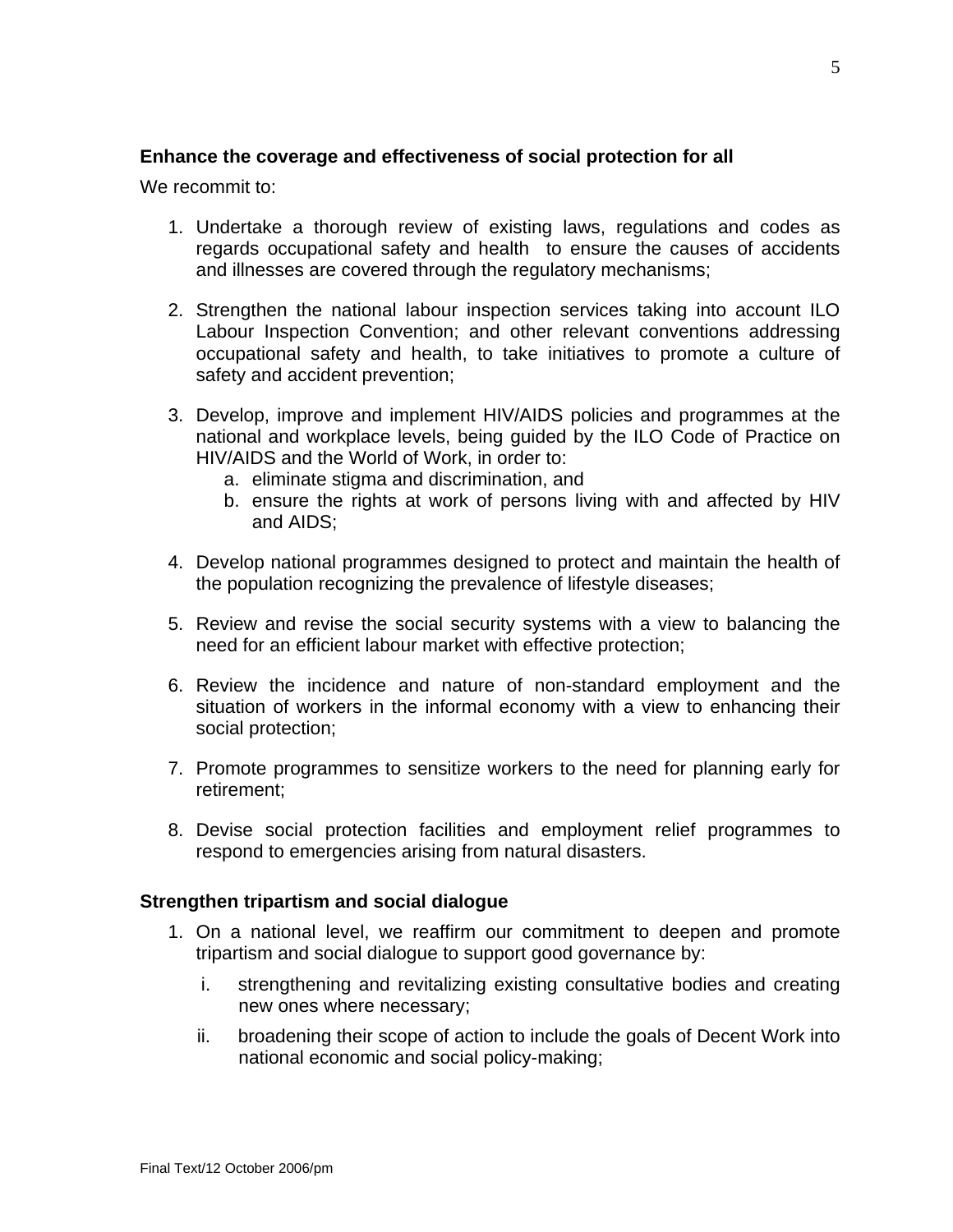- iii. strengthening the capacity of the social partners and labour administration; and
- iv. giving effect to the 1995 CARICOM Declaration of Labour and Industrial Relations Principles and the 1997 Charter of Civil Society.
- 2. At the enterprise level, we will pay special attention to building trust and mutual respect while improving productivity on the basis of managementlabour cooperation.

## **III. Cross-cutting issues**

We commit to:

- 1. the development of sound labour market information systems (i.e. labour statistics and electronic labour exchanges) to inform policy design and monitor implementation;
- 2. mainstreaming gender equality in national development policies and strategies;
- 3. incorporating the Decent Work Agenda in national strategies to alleviate poverty; and
- 4. adopting national strategies to accelerate the integration of information and communication technologies (ICT) in the various economic sectors to enhance innovation, productivity and competitiveness.

## **IV. Follow-up**

Based on the outcome of our deliberations at this Tripartite Caribbean Employment Forum (TCEF), constituents will review their own priorities and determine those areas where they would need support and advice from the ILO in order to advance towards the goal of Decent Work for all.

In this regard, we note the groundwork laid through the following: Programme for Management-Labour Cooperation (PROMALCO); the Caribbean Labour Market Information System (CLMIS) Project; the Programme to Combat Child Labour and the HIV/AIDS Workplace Education Programmes.

We reaffirm the Conclusions of the Sixteenth American Regional Meeting, and recognize that this Tripartite Caribbean Employment Forum marks a major first step towards developing Decent Work Country Programmes to make the *Decade of*